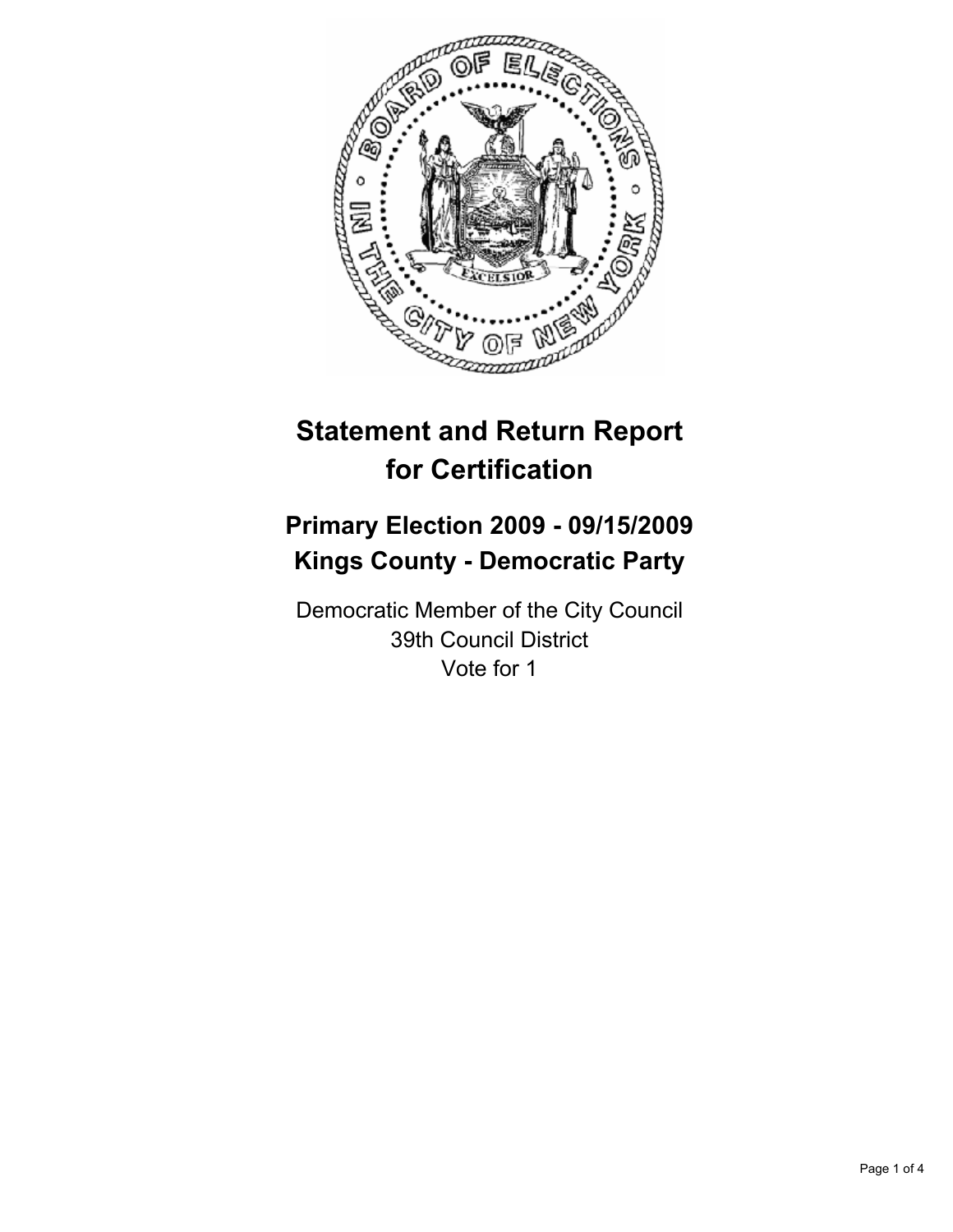

#### **Assembly District 44**

| <b>EMERGENCY</b>          | 335   |
|---------------------------|-------|
| ABSENTEE/MILITARY         | 116   |
| AFFIDAVIT                 | 74    |
| <b>JOHN L HEYER II</b>    | 852   |
| <b>BRADFORD S LANDER</b>  | 2,816 |
| <b>GARY G. REILLY</b>     | 267   |
| <b>JOSH P SKALLER</b>     | 1,717 |
| <b>BOB ZUCKERMAN</b>      | 561   |
| BERNIE SILVA (WRITE-IN)   |       |
| RICHARD POSNER (WRITE-IN) |       |
| <b>Total Votes</b>        | 6.215 |

## **Assembly District 48**

| <b>EMERGENCY</b>         | 0     |
|--------------------------|-------|
| ABSENTEE/MILITARY        | 49    |
| AFFIDAVIT                | 13    |
| JOHN L HEYER II          | 1,245 |
| <b>BRADFORD S LANDER</b> | 219   |
| <b>GARY G. REILLY</b>    | 21    |
| <b>JOSH P SKALLER</b>    | 101   |
| <b>BOB ZUCKERMAN</b>     | 60    |
| <b>Total Votes</b>       | 1.646 |

#### **Assembly District 49**

| <b>EMERGENCY</b>         | 0  |
|--------------------------|----|
| ABSENTEE/MILITARY        | 0  |
| AFFIDAVIT                | 0  |
| <b>JOHN L HEYER II</b>   | 17 |
| <b>BRADFORD S LANDER</b> | 4  |
| <b>GARY G. REILLY</b>    | 2  |
| <b>JOSH P SKALLER</b>    | 2  |
| <b>BOB ZUCKERMAN</b>     | 0  |
| <b>Total Votes</b>       | 25 |

#### **Assembly District 51**

| <b>Total Votes</b>       | 305 |
|--------------------------|-----|
| <b>BOB ZUCKERMAN</b>     | 30  |
| <b>JOSH P SKALLER</b>    | 30  |
| <b>GARY G. REILLY</b>    | 10  |
| <b>BRADFORD S LANDER</b> | 50  |
| <b>JOHN L HEYER II</b>   | 185 |
| <b>AFFIDAVIT</b>         | 5   |
| ABSENTEE/MILITARY        | 3   |
| <b>EMERGENCY</b>         | 0   |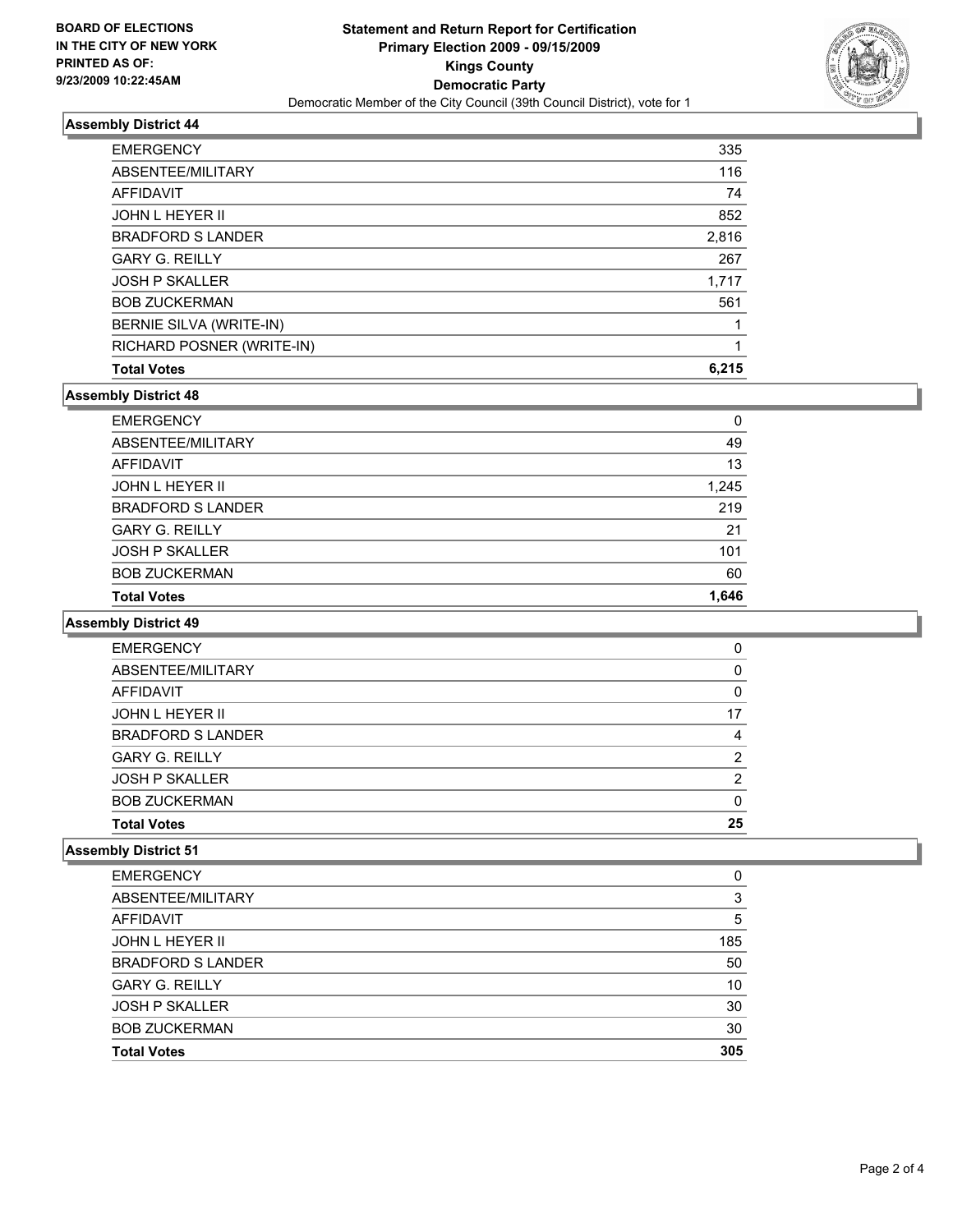

### **Assembly District 52**

| <b>EMERGENCY</b>         | 129   |
|--------------------------|-------|
| ABSENTEE/MILITARY        | 102   |
| <b>AFFIDAVIT</b>         | 50    |
| JOHN L HEYER II          | 743   |
| <b>BRADFORD S LANDER</b> | 2,257 |
| <b>GARY G. REILLY</b>    | 176   |
| <b>JOSH P SKALLER</b>    | 1,434 |
| <b>BOB ZUCKERMAN</b>     | 378   |
| <b>Total Votes</b>       | 4.988 |
|                          |       |